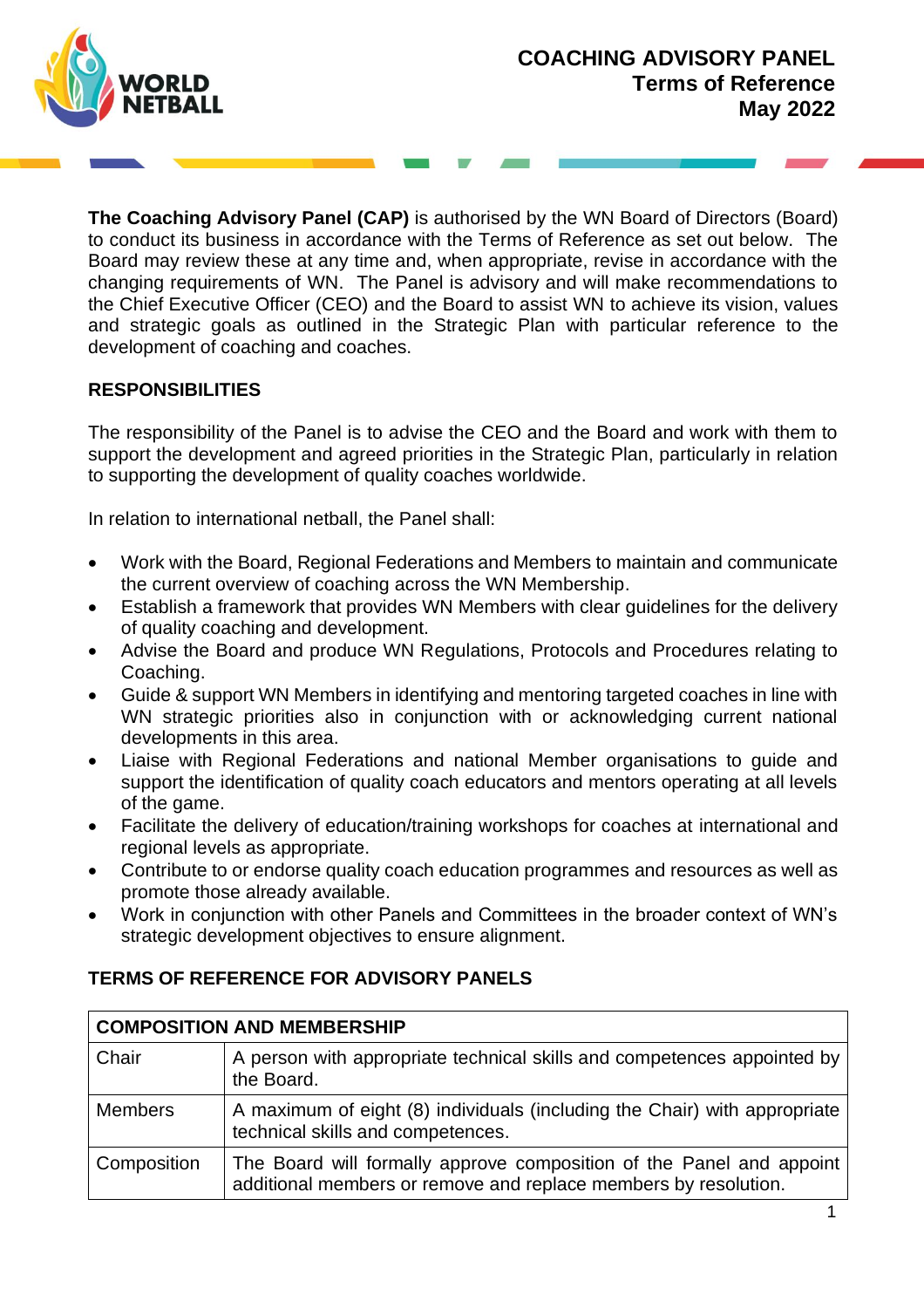

|                                                             | Members may withdraw from membership by written notification to the<br>Board. The Committee may seek the assistance of individuals with<br>relevant professional expertise to assist it fulfil its responsibilities.                              |  |
|-------------------------------------------------------------|---------------------------------------------------------------------------------------------------------------------------------------------------------------------------------------------------------------------------------------------------|--|
| Term                                                        | Chair - a term of four (4) years and can be reappointed.<br>Panel members a term of two (2) years and can be reappointed.                                                                                                                         |  |
| <b>OPERATING &amp; REPORTING PROCEDURE</b>                  |                                                                                                                                                                                                                                                   |  |
| Procedure                                                   | The Panel will be required to operate according to the procedure agreed<br>by the Panel at the start of their term of office and approved by the Board.                                                                                           |  |
| Reporting                                                   | The Panel will report to the Board at least annually. The Panel shall report<br>through the Chair to the CEO.                                                                                                                                     |  |
| Discussions &<br>Decisions                                  | Must happen in a transparent and efficient way via the appropriate means<br>of communication respecting any deadlines set by the CEO and/or Board.                                                                                                |  |
| Majority                                                    | Decisions at Panel meetings will require a 50% majority of all those Panel<br>members present and decisions circulated by email require a 50% majority<br>support from all Panel members. The Chair, where necessary, having the<br>casting vote. |  |
| <b>MEETINGS</b>                                             |                                                                                                                                                                                                                                                   |  |
| Frequency                                                   | Minimum of one meeting a year either in person, teleconference or<br>videoconference with additional meetings as necessary.                                                                                                                       |  |
| <b>WN</b><br>Secretariat                                    | A representative of the Secretariat may be present at any meeting.                                                                                                                                                                                |  |
| Agendas                                                     | Agendas prepared by the Chair in conjunction with the CEO and circulated<br>to all Panel Members no later than a week before the meeting.                                                                                                         |  |
| <b>Minutes</b>                                              | Minutes to be taken by a nominated person attending the meeting (or<br>viewing the recording if by videoconference), which may include a Member<br>of the Panel. Minutes of all meetings will be circulated to the Board and<br>Panel Members.    |  |
| Quorum                                                      | A quorum of a minimum of 50% of the Panel shall be required for all<br>meetings.                                                                                                                                                                  |  |
| Deputy                                                      | The chair will appoint a deputy to act in their absence.                                                                                                                                                                                          |  |
| <b>BUDGET AND SPENDING AUTHORITY</b>                        |                                                                                                                                                                                                                                                   |  |
| Meeting<br><b>Expenses</b>                                  | Covered in accordance with WN's expenses policy. Any other expenses<br>must be approved through the CEO in accordance with WN's financial<br>policy and budgets.                                                                                  |  |
| <b>ASSESSMENT AND EVALUATION OF THE PANEL'S PERFORMANCE</b> |                                                                                                                                                                                                                                                   |  |
| Assessment                                                  | At least once during each financial year, the Panel will have an assessment<br>in the method prescribed by the Board and having regard to the<br>requirements of these Terms of Reference.                                                        |  |